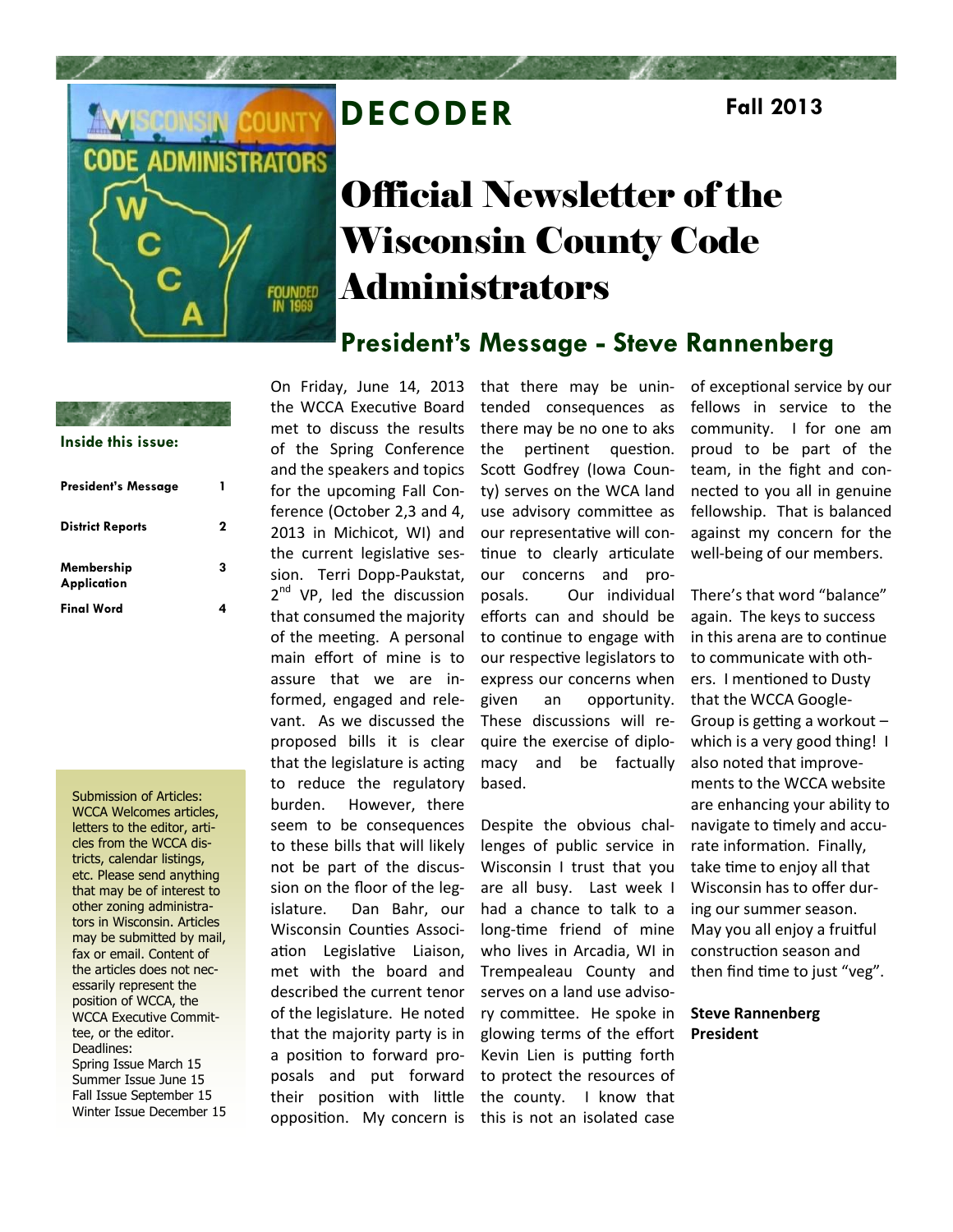## **District Reports**

#### Southwest District– Scott Godfrey

The Southwest District met on June 21st in Portage. Reed McRoberts, DHS Program Manager Campgrounds, provided an overview of the latest draft revisions to the state campground regulations, known as DHS 178. We had a good discussion with Reed, especially relating to the recognition of need for better collaboration between DHS and DSPS and between counties and the state. A special thanks goes out to James Janet who drove all the way from Vilas County…just for the sprinkly donuts.

We also had a discussion about and reviewed examples of budget reports. It was helpful to compare the processes and formats among the different counties.

Our next meeting will be Sept. 13th where we will focus on nonmetallic mining program administration, "Merger Mania" and budgets.

Scott Godfrey

Southeast District—Terry Ochs

September 25, 2013 – The Southeast District did not meet. However, we did have an excellent Wetland Delineation Workshop on September 20. We had a great turn out with WiDNR, Army Corps of Engineers, Counties, N.R.C.S. as well as private citizens. I would like to take the time to thank Kyle Magyera of the Wisconsin Wetlands Association, for putting an excellent workshop together.

If you have a chance to attend any of these workshops I would strongly recommend it to everyone.

Looking forward to seeing everyone at the fall conference.

### **East Central District, Central District, Northeast District**

No Report

#### **Northwest District**

The Northwest District has not met since June. The meeting was held at Jim Flanigan's cabin in Burnett County to celebrate the retirement of Craig Conroy. We discussed the creation of a brochure for failing steel septic tanks as well as mining issues. Welcome to Ed Taylor, the new Wastewater Specialist out of Hayward, he was also present and gave a DSPS update. NW will be meeting again in November or December. Thanks for the great conference and have a beautiful fall.

West Central District

On June 13, 2013, we held our WCZA quarterly meeting at the Barron County Government Center. We had a follow-up discussion from the Administrative Assistant Training regarding "constructive criticism targeted at the office."

Our guest speaker was Kyle Magyera from the WI Wetlands Association. He described that in 2012 the WI Wetlands Assn. received a grant from a WI Coastal Management Program and held 2 wetland training workshops. This year they wanted to offer one workshop per district. WI DNR and ACOE representatives will be there to discuss their approach to wetland basics, issues, paperwork, and permits. The membership decided to change the September 12, 2013 meeting from Dunn Co. to Chippewa Co. to centrally locate the wetland workshop for the district. Kyle asked for local county personnel to find 3-6 wetlands to look at for a 2 day workshop.

The NR 115 and NR 135 subcommittee reports were followed by a brief round table discussion regarding nonmetallic mining by county. The number of towns zoned vs. total towns per county are as follows: Barron 17 of 25, Chippewa 6 of 23, Clark 0 of 34, Dunn 17 of 22, Eau Claire 9 of 13, Pierce 16 of 17 (with 1 under Town Zoning), Polk 17 of 24 (with 3 under Town Zoning), and Trempealeau 15 of 15.

Finally, Dave Gifford gave members a tour of the newly remodeled zoning department. They merged a while ago, but after renovation, the department personnel are all in the same office area. Then some members joined in a team building exercise. Next meetings: Sept. 12 & 13, 2013 in Chippewa Falls for the Wisconsin Wetlands Association Basic Wetland Identification and Assessment Workshop and December 12, 2013 - Eau Claire Co.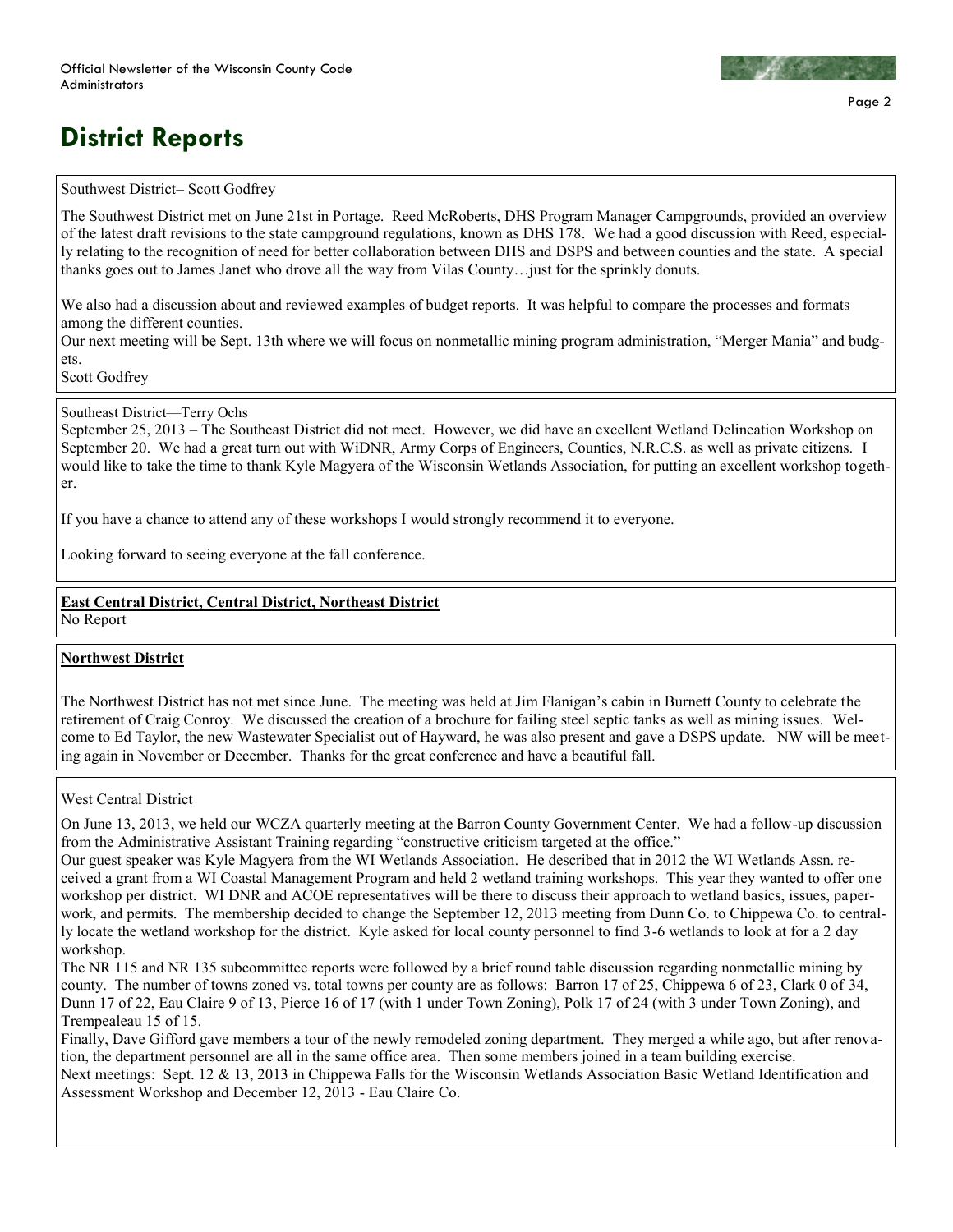Official Newsletter of the Wisconsin County Code Administrators



Page 3



#### WISCONSIN COUNTY CODE ADMINISTRATORS 2014 RENEWAL/APPLICATION FOR MEMBERSHIP

| Name:                                                                                                                                                                                                                                |                                                     |             |
|--------------------------------------------------------------------------------------------------------------------------------------------------------------------------------------------------------------------------------------|-----------------------------------------------------|-------------|
| <b>Current Employer:</b> The contract of the contract of the contract of the contract of the contract of the contract of the contract of the contract of the contract of the contract of the contract of the contract of the contra  |                                                     | Work Phone: |
| <b>Business Address: Executive Service Service Service Service Service Service Service Service Service Service Service Service Service Service Service Service Service Service Service Service Service Service Service Service S</b> | (City)                                              | (Zip)       |
| Title/Position: E-Mail:                                                                                                                                                                                                              | .<br>(Must provide E-mail address)                  |             |
| Area of Expertise: The contract of Expertises of Expertises                                                                                                                                                                          | <b>Years of Experience:</b>                         |             |
| Would you be willing to serve on the WCCA Executive Board? $\Box$ Yes $\Box$ No                                                                                                                                                      |                                                     |             |
| Would you be willing to serve on a WCCA committee? If "Yes", which committee or committees?                                                                                                                                          |                                                     |             |
|                                                                                                                                                                                                                                      |                                                     |             |
| Membership fees include the dues for the current operating year, membership message board and reduced<br>registration fees for the spring and fall educational conferences.                                                          |                                                     |             |
| With my signature below I acknowledge that I have read the statement of principles of the WCCA (see the WCCA<br>web site) and agree to abide by those principles.                                                                    |                                                     |             |
|                                                                                                                                                                                                                                      |                                                     |             |
| <b>Signature of Applicant</b>                                                                                                                                                                                                        | Date                                                |             |
| \$40.00 Full Membership<br>Membership Category:                                                                                                                                                                                      |                                                     |             |
|                                                                                                                                                                                                                                      | \$30.00 Second Full Membership from the same office |             |
| \$40.00 Associate Membership                                                                                                                                                                                                         |                                                     |             |

Full membership in the Association shall be limited to those individual county employees charged with the responsibility of administering county land use regulations.

Associate membership shall be available to any employee, agency or organization concerned with county land regulations, which are not eligible for full membership. Associate members shall not have voting privileges.

Please submit this completed form along with your payment to the office below. Make checks payable to the Wisconsin County Code Administrators.

> **Attn: Michelle Staff WCCA - Secretary/Treasurer Jefferson County Planning and Zoning** 320 S Main St. Room 201 Jefferson, WI 53549